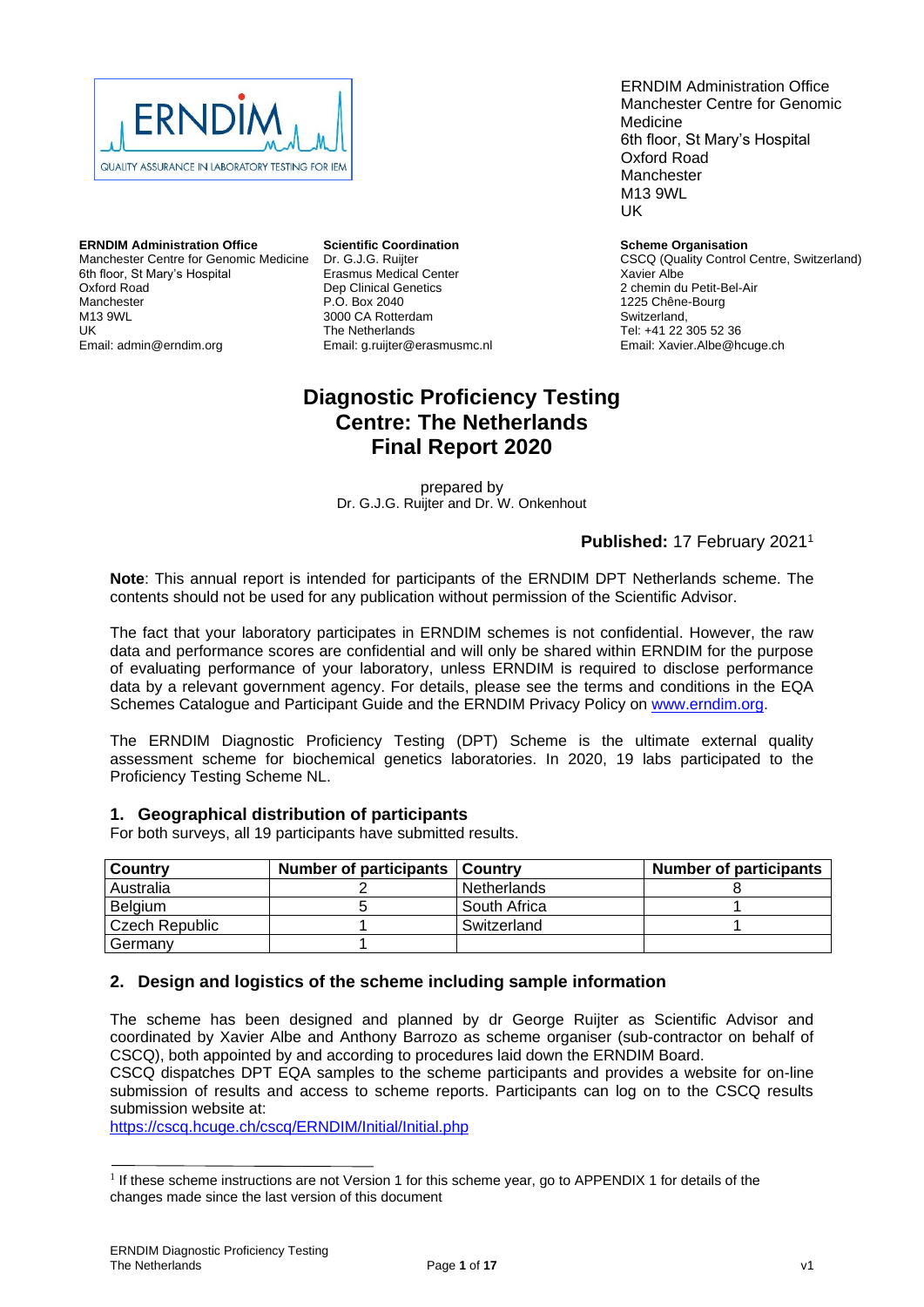| 2 surveys | Round 1: patients A, B and C |
|-----------|------------------------------|
|           | Round 2: patients D, E and F |

**Origin of samples**: Samples used in 2020 have been provided by:

- Radboud UMC, Nijmegen
- UZA, Antwerpen

Patient A: PKU Common sample provided by DPT France Patient B: AGU Patient C: GA I Patient D: Hyperoxaluria type 1 Patient E: HMG-CoA-lyase deficiency Patient F: MNGIE

Sample pre-treatment (heat-treatment) was performed in the Scientific Advisor's laboratory, while aliquoting and dispatch of the samples was done by the Scheme organiser. Before dispatch to participants one set of samples was sent to the Scientific Advisor and checked for quality. In all six samples the typical metabolic profiles were preserved.

Mailing: samples were sent by DHL; FedEx or the Swiss Post at room temperature.

The time normally allotted for submitting reports is 3 weeks after opening of the website. Due to COVID-19, the submission deadline of survey 1 was extended (see item 4). Clinical information on the samples was provided through the website.

## **3. Tests**

The minimal required test panel for participation in any DPT scheme includes creatinine, dip stick, amino acids, organic acids, oligosaccharides, quantitative GAG and purines-pyrimidines. It is strongly recommended to have the following tests available for DPT-NL: GAG subtype analysis (by electrophoresis, TLC or LC-MS/MS), sialic acid, creatine-guanidinoacetate and polyols-sugars. Please note that in DPT schemes it is allowed to obtain results from neighboring laboratories when this is routine clinical practice. It is required to indicate in the report that results were obtained from a cluster lab.

## **4. Schedule of the scheme**

- February 11, 2020: shipment of samples
- March 9, 2020: start analysis of samples of the first survey
- June 1, 2020: extended deadline (due to COVID-19) for result submission of survey 1
- June 24, 2020: interim report with preliminary scores of survey 1 published
- June 8, 2020: start analysis of samples of the second survey
- June 29, 2020: deadline for result submission of survey 2
- August 6, 2020: interim report with preliminary scores of survey 2 published
- September 1, 2020: DPT discussion (online meeting)
- December 22, 2020: annual report with final scoring published

## **5. Results**

Due to COVID-19, results were submitted late by 2 participants for survey 1. One participant submitted results 1 week after the original deadline. Another participant could not submit results online due to closure of the website and submitted results of survey 1 by email two weeks after the deadline of June 1st. For survey 2 all participants submitted results on time.

|                      | <b>Survey 1</b> | <b>Survey 2</b> |
|----------------------|-----------------|-----------------|
| Receipt of results   | 19              | 19              |
| No results submitted |                 |                 |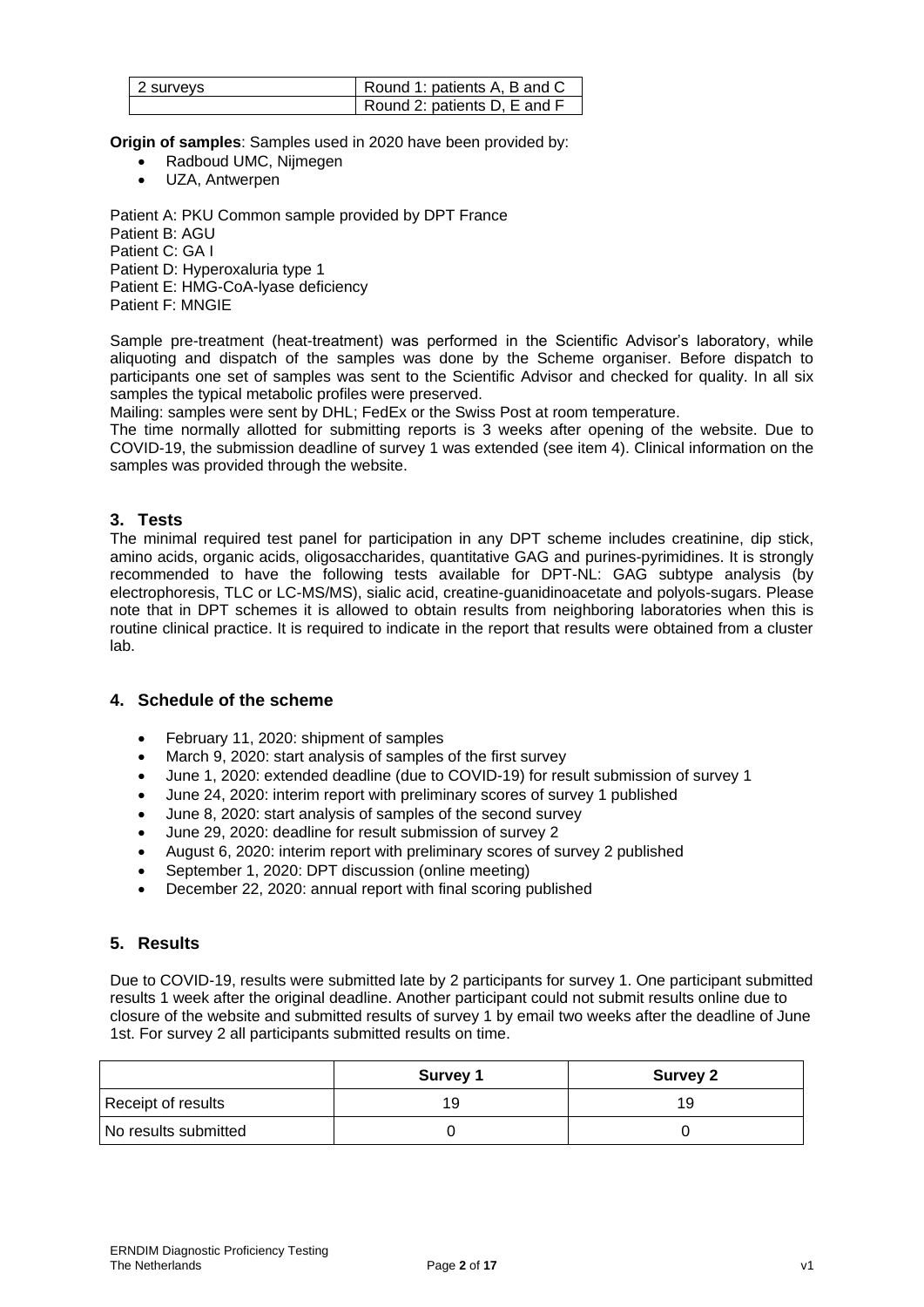## **6. Web site reporting**

The website reporting system is compulsory for all centres. Please read carefully the following advice:

- Selection of tests: please **don't select a test if you do not intend to perform it**, otherwise the evaluation program will include it in the report.
- Results: please
	- Give quantitative data as much as possible.
	- Enter the key metabolites with interpretation **in the tables** even if you don't provide quantitative data.
	- If the profile is normal: enter "Normal profile" in "Key metabolites".
	- **Don't enter results in the "comments" window**, **otherwise your results will not be included in the evaluation program.**
- Recommendations (= **advice for further investigations**)
	- Recommendations are scored together with interpretation.
	- Advice for treatment is not scored.
	- **Please don't give advice for further investigations in "Comments on diagnosis"**: it will not be included in the evaluation program.

## **7. Scoring and evaluation of results**

*Information regarding procedures for establishment of assigned values, statistical analysis, interpretation of statistical analysis etc. can be found in generic documents on the ERNDIM website*. The scoring system has been established by the International Scientific Advisory Board of ERNDIM. Two aspects are evaluated: 1) analytical performance, 2) interpretative proficiency also considering recommendations for further investigations.

|   |                              | Correct results of the appropriate tests  |  |
|---|------------------------------|-------------------------------------------|--|
| A | Analytical performance       | Partially correct or non-standard methods |  |
|   |                              | Unsatisfactory or misleading              |  |
|   |                              | Good (diagnosis was established)          |  |
|   | Interpretative proficiency & | Helpful but incomplete                    |  |
|   | Recommendations              | Misleading or wrong diagnosis             |  |

The total score is calculated as the sum of these two aspects. The maximum score is 4 points per sample. The scores were calculated only for laboratories submitting results for both surveys.

#### Scoring and certificate of participation

Scoring is carried out by the scientific advisor as well as a second assessor from another DPT scheme who changes every year. The results of DPT NL 2020 have been scored additionally by Dr Deborah Mathis and Dr Brian Fowler, from DPT Switzerland. At the SAB meeting, November 19-20, 2020, the definitive scores have been set. The concept of critical error was introduced in 2014. A critical error is defined as an error resulting from seriously misleading analytical findings and /or interpretations with serious clinical consequences for the patient. Thus labs failing to make a correct diagnosis of a sample considered as eligible for this category will be deemed not to have reached a satisfactory performance even if their total points for the year exceed the limit set at the SAB. Details on critical errors in the 2020 samples are given under section 8 of this report.

ERNDIM provides a single certificate for all its schemes with details of participation and performance. In addition, performance support letters will be issued if the performance is evaluated as unsatisfactory. One performance support letter will be sent by the Scheme Advisor for 2020. Any partial submitters will receive a letter from the ERNDIM Executive Administrator, Sara Gardner.

## **7.1. Score for satisfactory performance**

A total score of at least 15 points out of the maximum of 24 (62%) and absence of critical errors must be achieved for satisfactory performance.

If your laboratory is assigned poor performance and you wish to appeal against this classification please email the ERNDIM Administration Office [\(admin@erndim.org\)](mailto:admin@erndim.org), with full details of the reason for your appeal, within one month receiving your Performance Support Letter.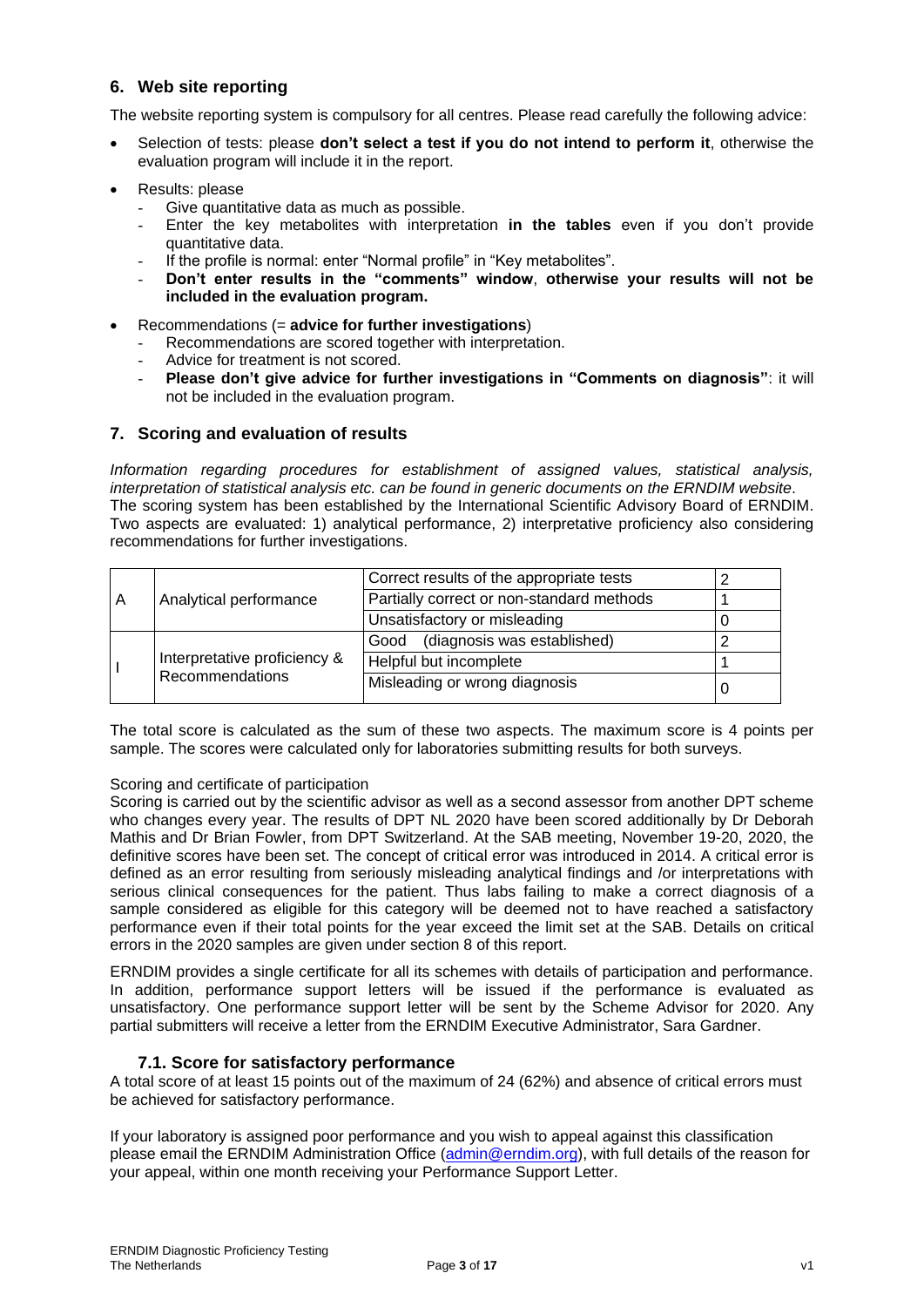## **8. Results of samples and evaluation of reporting**

## **8.1. Creatinine measurement for all samples**

Creatinine determination was generally correct for all labs with acceptable CV's (5-10%). CV's were relatively high for the 2 samples with low creatinine (2020-E, median value 0.6 mmol/L, CV 10% and 2020-F, median 1.6 mmol/L, CV 7.5%). One clearly incorrect value was noticeable in sample C (6.9 mmol/L, median 3.7), but no systematic errors were present.

## **8.2. Patient A – Phenylketonuria due to PAH mutations.**

#### **Patient details provided to participants**

Adult patient investigated due to spastic paraparesis, leukodystrophy and hemolytic uremic syndrome

#### **Patient details**

Sample A was the common sample distributed to participants of all 5 DPT centers and provided by Dr Begoña Merinero and Dr Pedro Ruiz-Sala from Madrid, Spain. The urine samples was obtained from a previously undiagnosed (and untreated) patient with phenylketonuria (PKU). He did not benefit from neonatal screening.

### **Analytical performance**

Elevated phenylalanine was reported by 17 of the 19 participants and all but one participant reported abnormal organic acids characteristic of PKU. The following abnormal organic acids were mentioned: phenyllactic, phenylpyruvic, phenylacetic, mandelic, 4-OH-phenyllactic and 2-OH-2-phenylacetic. Less commonly mentioned compounds were phenylacetylglutamine and N-acetyl-phenylalanine, which were reported by only 2 participants. N-acetyl-phenylalanine elutes in the range of azelaic acid hippuric acid and the spectrum of TMS-derivatised N-acetyl-phenylalanine is shown in Fig. 1. One laboratory mentioned a normal result for pterin analysis.

Analytical proficiency was 92%



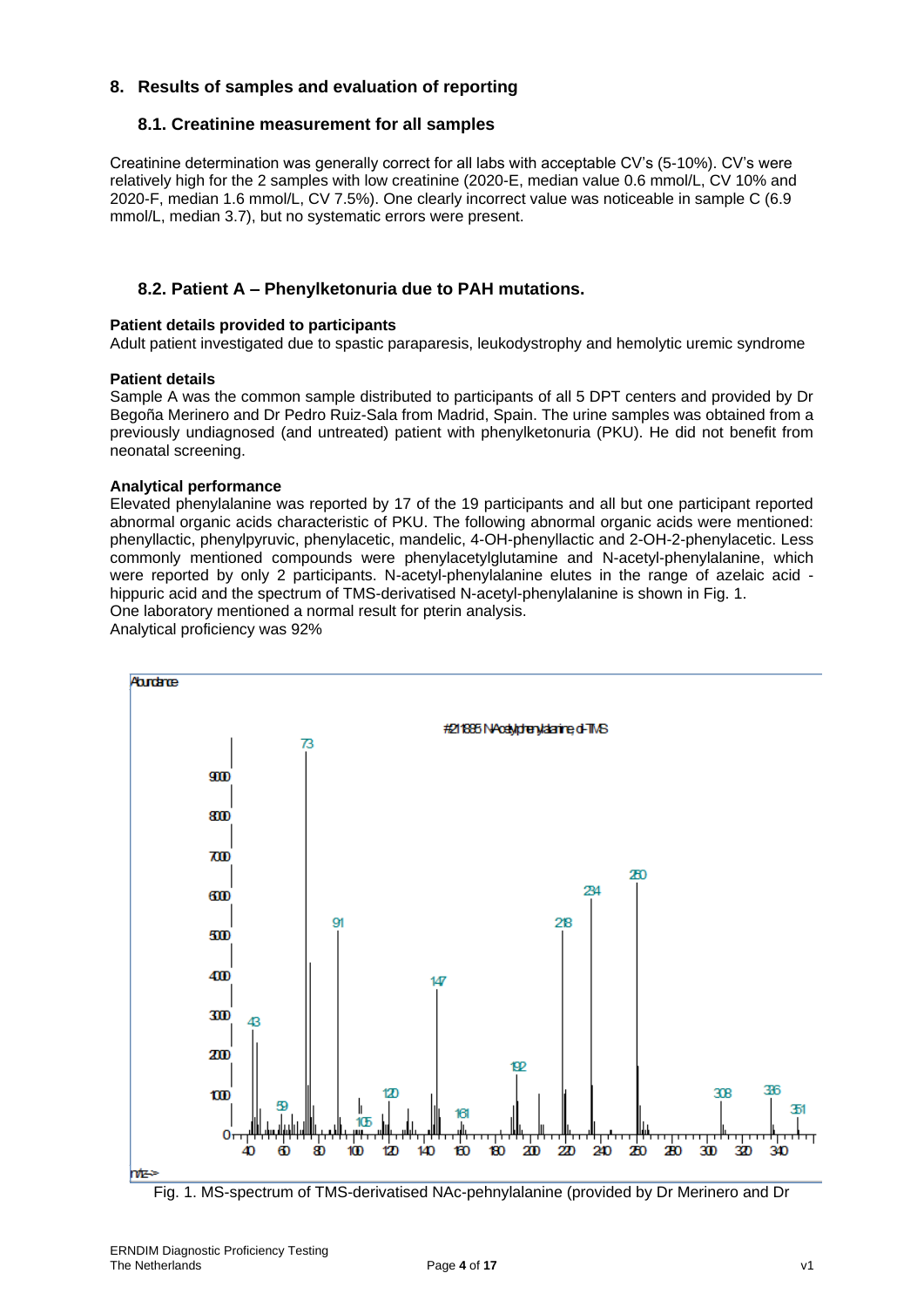### **Diagnosis / Interpretative proficiency**

PKU was concluded by 18 participants. Various 'other possible' diagnoses were mentioned such as pterin defects and, the recently described, DNAJC12 deficiency.

HUS is probably not explained by PKU, so the patient may have suffered from another disease. A possible relation between hemolysis and PKU has been described by Anand et al, Sci Rep (2017) 7(1):11146. doi: 10.1038/s41598-017-10911-z2017).

Interpretative proficiency was 97%.

#### **Recommendations for further analysis**

Only 12 out of 19 labs advised to measure plasma/serum amino acids. Other recommendations mentioned were: analysis of pterins in urine or CSF (13), a BH4 loading test (7), DHPR enzyme activity test (8) and mutation testing of PAH (9), genes of pterin metabolism (5) and DNAJC12 (4).

#### **Scoring**

- Analytical results: Increase of phenylalanine: score 1; increase of at least one organic acid present in PKU: score 1
- Interpretation of results: PKU as a first or alternative diagnosis: score 2: hyperphenylalaninemia: score 1
- Critical error: failure to report elevated phenylalanine, abnormal organic acids and PKU. Number of occurrences: 1

#### **Overall impression**

Easy DPT sample with high overall proficiency of 95%.

#### **Multiple distributions of similar samples**

None

## **8.3. Patient B – Aspartylglucosaminuria (OMIM 208400)**

#### **Patient details provided to participants**

A 6 year old, slightly dysmorphic, male with delayed development, in particular speech and fine motor skills, abnormal behaviour and frequent upper airway and inner ear infections. He currently is 29 years old and severely retarded.

#### **Patient details**

The diagnosis was confirmed by deficiency of AGA enzyme activity in WBC.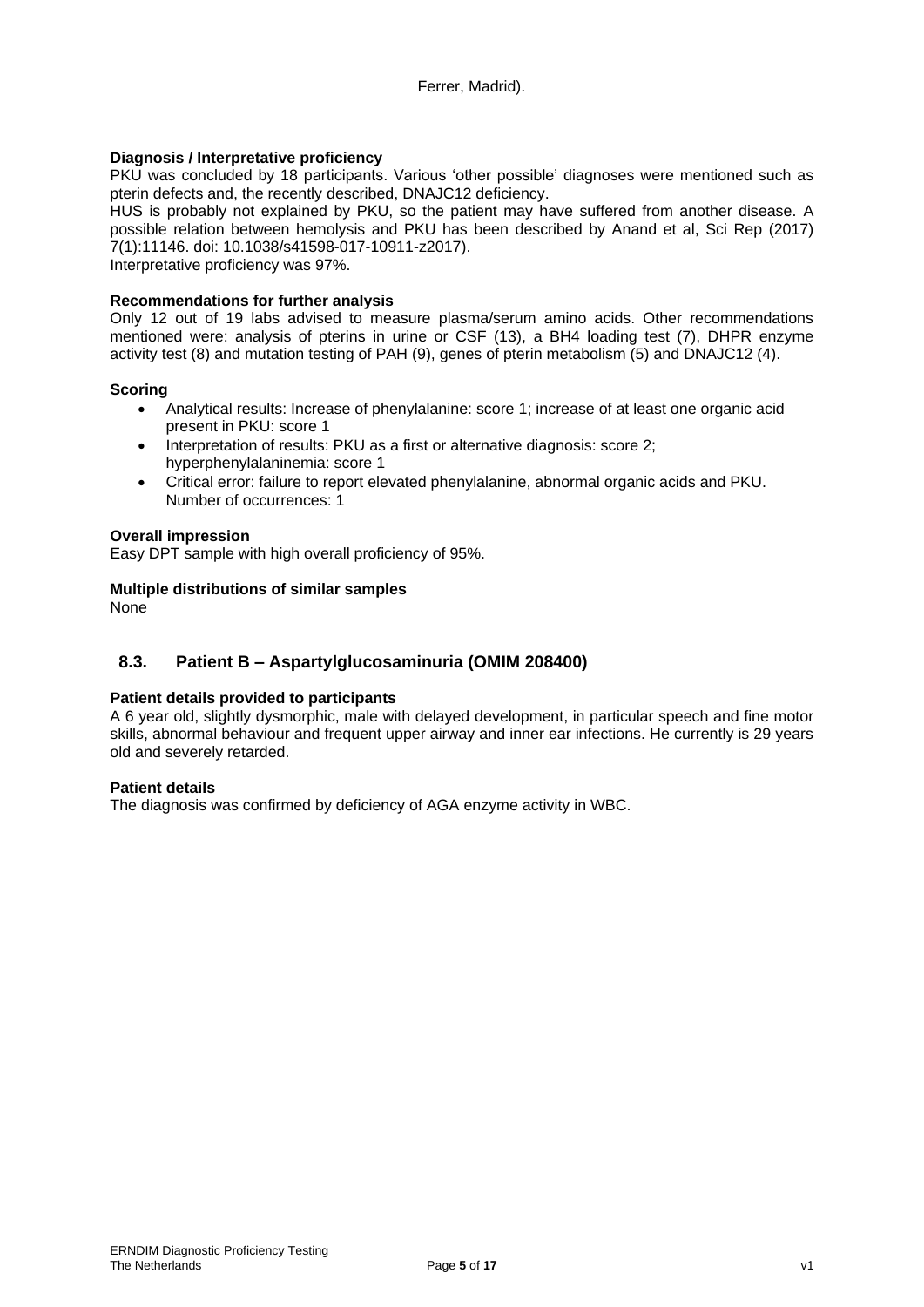

Fig.2. Oligosacharide metabolism in aspartylglucosaminuria.

### **Analytical performance**

Aspartylglucosamine is the primary storage compound in aspartylglucosaminuria (Fig. 2). Elevated aspartylglucosamine in amino acid analysis (see Fig. 3) was reported by 15 participants. Oligosaccharide analysis (see Fig. 4) was performed by 18 labs and 17 reported an abnormal result, while one participant interpreted the oligosaccharide pattern as borderline. Two participants mentioned abnormal results after ninhydrin-staining of the TLC plate. Three labs reported results from oligosaccharide analysis by LC-MS. Elevated conjugated sialic acid can be expected in aspartylglucosaminuria and was report by 2 participants.

Analytical proficiency was 95%.



Fig. 3. Aspartylglucosamine elutes before urea using Biochrom30 amino acid analysis.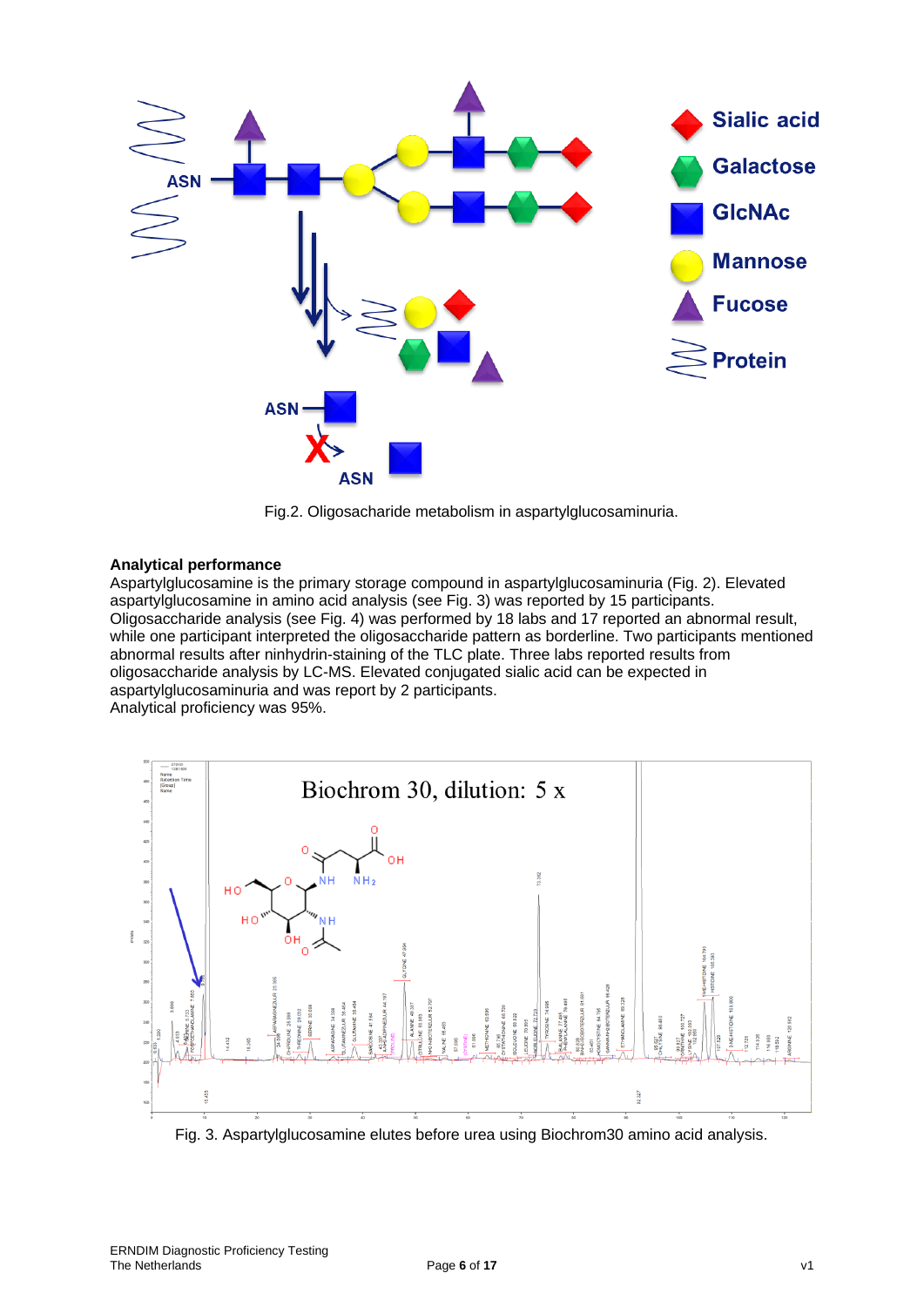

Fig. 4. Oligosacharide analysis by TLC. Arrow indicates sample 2020-B.

## **Diagnosis / Interpretative proficiency**

Aspartylglucosaminuria was reported as the most likely diagnosis by 17 out of 19 participants. GM1 gangliosidosis was concluded by one lab, while another concluded MPS III as a diagnosis. The GAG level was, however, borderline in this sample and probably secondary to lysosomal dysfunction. Interpretative proficiency was 89%.

#### **Recommendations**

Aspartylglucosaminidase testing in WBC/fibroblasts was suggested by 11 participants, while 17 adviced AGA mutation testing.

## **Scoring**

- Analytical results: Elevated aspartylglucosamine and/or AGU oligosaccharide pattern: score 2; Abnormal oligosaccharide pattern (incorrect/not specified): score 1
- Interpretation of results: Aspartylglucosaminuria : score 2
- Critical error: no critical errors were identified for this sample

## **Overall impression**

Surprisingly high overall proficiency, 92%, for this extremely rare disorder.

## **Multiple distributions of similar samples**

In 2013 proficiency was 83% in a similar sample.

## **8.4. Patient C – Glutaric aciduria type I (OMIM 231670)**

#### **Patient details provided to participants**

This boy presented at age 1 year with dystonic movements after an upper airway infection. The urine was sampled at age 9 y when he received specific treatment.

#### **Patient details**

Patient with the classic biochemical phenotype of glutaric aciduria type I. He is treated with carnitine supplementation.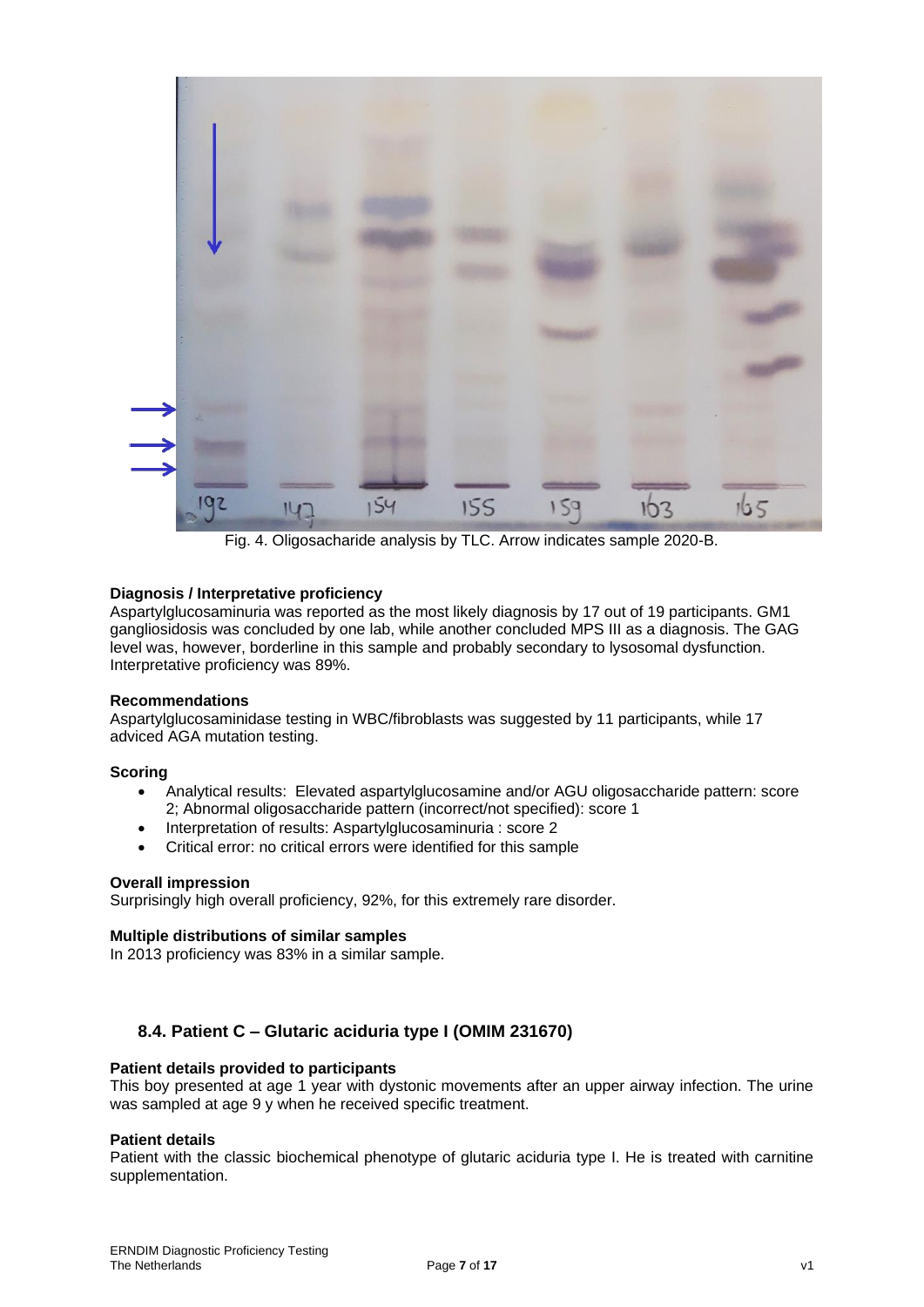## **Analytical performance**

All participants reported increased urinary excretion of glutaric acid and 18/19 reported elevated 3-OHglutaric acid. Elevated glutaryl-carnitine was reported by 8 participants. Glutaryl-carnitine in urine is a very good biomarker for GA I (Tortorelli et al, 2005, Mol Gen Metab 84, 137-143).

### **Diagnosis / Interpretative proficiency**

As expected, glutaric aciduria type I was concluded by all participants.

The differential diagnosis of IEM's causing dystonia in infancy is rather short and includes: Pelizaeus-Merzbacher, L-2-OH-glutaric aciduria, Glutaric acidemia type I, MMA/cbl and propionic academia. In most cases organic acid analysis is required to establish diagnosis.

Upon finding elevated glutaric acid, 3 different disorders are possible: GA I, II and III. GA II (MADD) is unlikely with no other abnormalities in the organic acids (such as ethylmalonic acid and 2-OH-glutaric acid). In GA III (SUGCT deficiency) only glutaric acid is elevated and C5DC and 3-OH-glutarate are normal.

#### **Recommendations**

Mutation analysis of the GCDH gene was adviced by all participants, while 12 also suggested to measure glutaryl-CoA dehydrogenase activity in lymphocytes/fibroblasts. Only 10 participants recommended to analyse/monitor carnitine in plasma/DBS.

#### **Scoring**

- Analytical results: Glutarate + 3-OH-glutarate and/or C5DC-carnitine elevated: score 2
- Interpretation of results: GA I: score 2
- Critical error: Failure to report elevated glutarate, 3-OH-glutarate, C5DC and GA I. Number of occurrences: 0

### **Overall impression**

Overall proficiency was 100%.

#### **Multiple distributions of similar samples**

In 2015 a urine sample obtained from a GA I 'low excretor' was circulated (2015-F). Overall proficiency was 95% for that sample.

## **8.5. Patient D – Hyperoxaluria type 1 (OMIM 259900)**

#### **Patient details provided to participants**

Male, 26 y, presenting with kidney stones.

#### **Patient details**

This patient was known since the age of 3 with calcium oxalate stones, but was diagnosed in adulthood with hyperoxaluria type I. AGT activity was decreased in liver: 7.2 nmol/mg/min; control 93, confirming the diagnosis.

#### **Analytical performance**

Oxalic acid was reported by 17 participants; 15 found elevated oxalate, while 2 labs reported a normal and borderline oxalate level. Glycolic acid (n=17) was reported to be elevated by 16 labs and normal by one laboratory. Six participants explicitly reported normal glyceric acid (typically elevated in hyperoxaluria type II / GRHPR deficiency), while 2 labs reported normal 4-OH-glutamate/4-OH-2 ketoglutarate (elevated in hyperoxaluria type III / HOGA deficiency). Oxalate metabolism is depicted in Fig. 5.

Some comments on methodology: the following techniques were reported for oxalic acid analysis: organic acid screening (n=10), GC-MS (n=7), ion chromatography (n=1) and 'other' (n=1). From the 10 labs that used organic acid screening, 8 reported elevated oxalate and 2 normal level. Users of other methods all reported elevated oxalate. This may suggest that GC-MS (with isotope dilution?) or specific methods give superior results.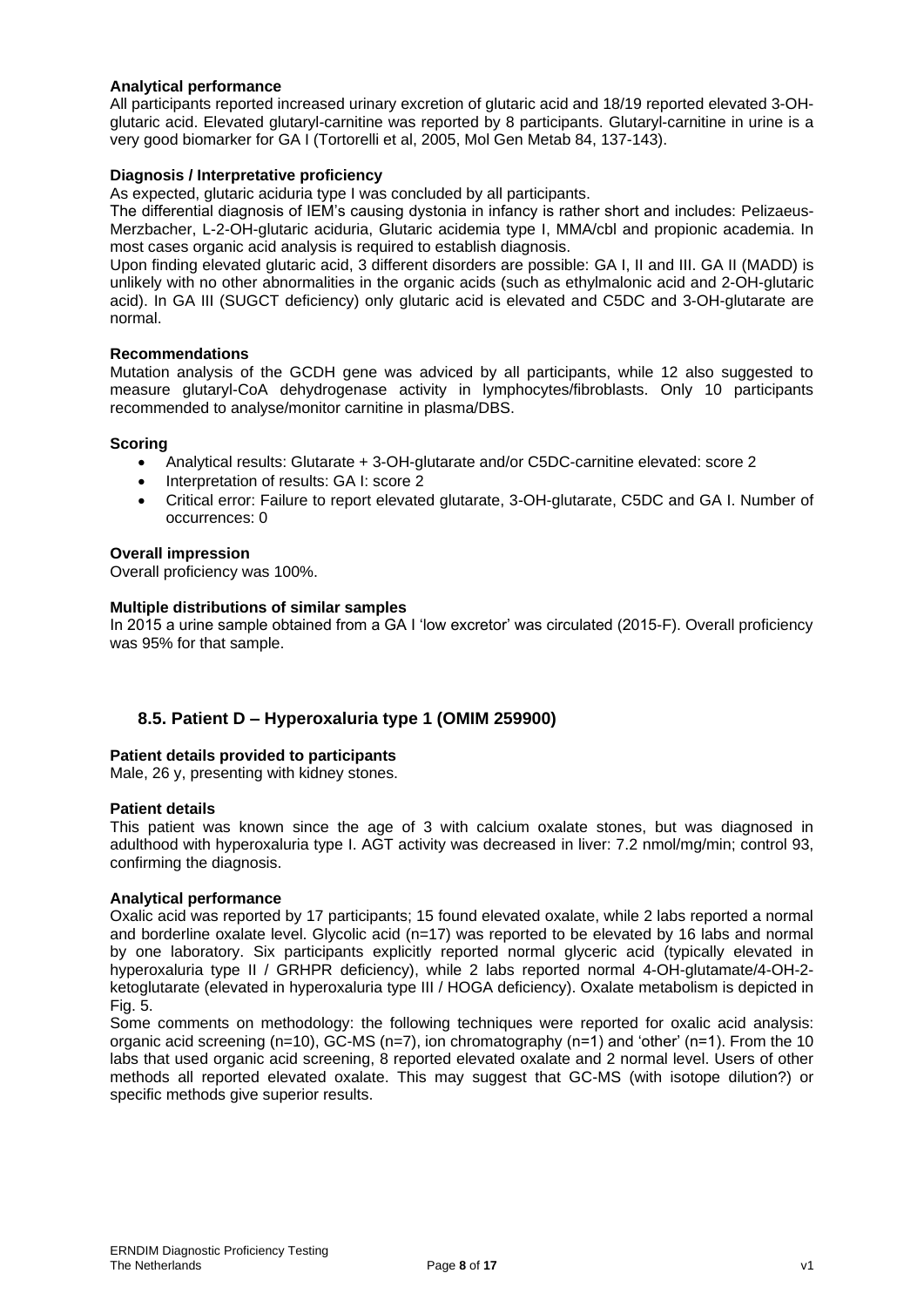

Fig. 5. Oxalate metabolism in hyperoxaluria type I.

## **Diagnosis / Interpretative proficiency**

Hyperoxaluria type I was mentioned as the most likely or possible diagnosis by 16 participants. Since the oxalate concentration was not very high in this sample, increased glycolic acid was important to come to the correct diagnosis. No diagnosis was concluded by 3 participants. Under 'other possible' diagnoses, 7 labs suggested hyperoxaluria's type II/III or secondary causes of high oxalate/glycolate.

#### **Recommendations**

The following recommendations were frequently reported: genetic analysis of the AGT gene (n=15), repeat analysis of oxalate/glycolate in another urine sample with acidification (n=6), crystal/stone analysis (n=5), analysis of oxalate/glycolate in plasma (n=4) and investigation of B6 responsiveness (n=8). Testing of sibs was suggested by 3 participants. The latter seems to be a valuable advice in this case of mild PH I.

#### **Scoring**

- Analytical results: Elevated oxalic and glycolic acid: score 2; elevated oxalic or glycolic acid: score 1
- Interpretation of results: Hyperoxaluria type 1: score 2; advice to measure oxalate: score 1
- Critical error: no potential critical errors were identified for this sample

#### **Overall impression**

### Overall proficiency was 86%.

The questions remains whether a spot urine sample is sufficient for hyperoxaluria screening. The results suggest that screening of just oxalate in urine samples is not sufficiently sensitive to find all PH I patients. During the DPT discussion a suggestion was made to always measure glycolate and glycerate in addition to oxalate, preferably quantitatively, i.e. by isotope dilution methodology. Another remark was that urine must be acidified before analysis, since this improves oxalate solubility. It is,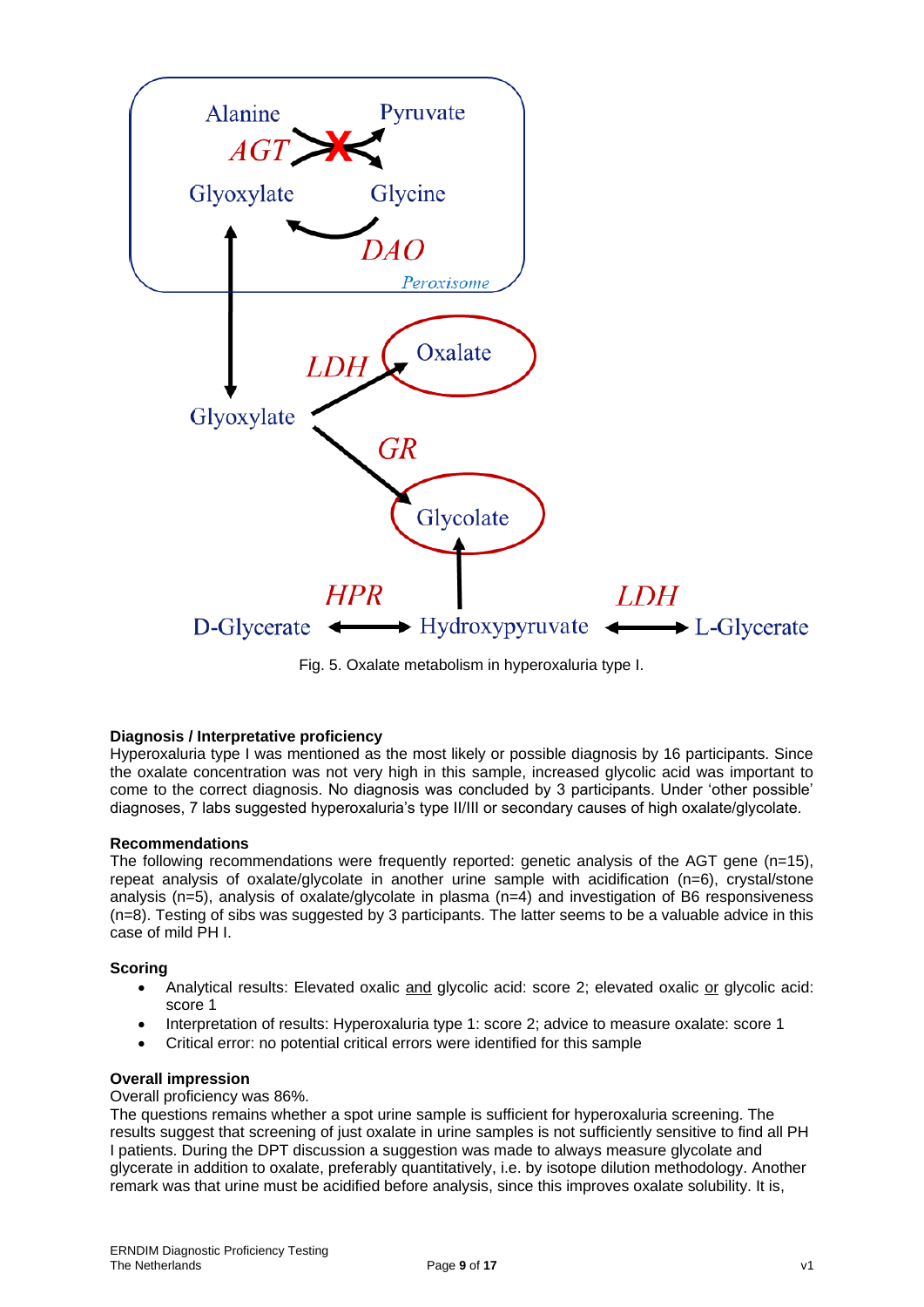however, NOT crucial to acidify directly at sampling (Van Woerden et al, 2007, Clin Chim Acta 384, 184-185).

### **Multiple distributions of similar samples**

This sample was also circulated in 2015 and 2008 (samples 2008-C, 2015-C). In 2008 the proficiency was 71% and in 2015 73%. Strikingly, the median oxalate concentration in 2020 (approx. 200 mmol/mol) was double the value calculated in 2015 (approx. 100 mmol/mol). This may be related to heating of the sample to 37 deg before aliquoting by the scheme organizer. In 2020, 15/17 labs reported high oxalate, while in 2015 this ratio was 11/18. Glycolate median values were similar in 2020 (240 mmol/mol) and 2015 (251) , but still a larger number of labs reported an elevated value in 2020 (16/17) compared to 2015 (13/15). In conclusion, higher proficiency in 2020 may be explained by a higher oxalate concentration and by a larger number of labs measuring the relevant compounds.

## **8.6. Patient E – 3-Hydroxy-3-methylglutaryl coenzyme A lyase (HMG-CoA-lyase) deficiency (OMIM 246450)**

#### **Patient details provided to participants**

This girl started to vomit at the age of 3 days. She developed lethargy and convulsions with acidosis and hypoglycemia. The urine sample was taken at age 1 month when she was in stable condition.

### **Patient details**

Patient with neonatal presentation of HMG-CoA lyase deficiency. She is treated with carnitine supplementation.

#### **Analytical performance**

All participants reported increased urinary excretion of the expected organic acids, i.e. HMG, 3 methylglutaric acid, 3-methylglutaconic acid, 3-OH-isovaleric acid and 3-methylcrotonylglycine.

#### **Diagnosis / Interpretative proficiency**

As expected, HMG-CoA lyase deficiency was concluded by all participants.

#### **Recommendations**

Mutation analysis of the HMGCL gene was adviced by 16 participants, while 11 suggested to measure HMG-CoA lyase activity in lymphocytes/fibroblasts. Only 9 participants recommended to analyse/monitor carnitine in plasma/DBS.

#### **Scoring**

- Analytical results: Elevated level of at least 3 of the typical organic acids (HMG, 3 methylglutarate, 3-methylglutaconate, 3-OH-isovalerate, 3-methylcrotonylglycine): score 2
- Interpretation of results: HMG-CoA lyase deficiency: score 2
- Critical error: Failure to report any of the typical OA and HMGCL deficiency. Number of occurrences: 0

#### **Overall impression**

Overall proficiency was 100%.

## **Multiple distributions of similar samples**

None

## **8.7. Patient F - Mitochondrial NeuroGastroIntestinal Encephalopathy (MNGIE) due to thymidine phosphorylase deficiency (OMIM 603041)**

## **Patient details provided to participants**

A 15 year-old female with myopathy, severe cachexia, leukodystrophy and slight psychomotor retardation.

## **Patient details**

Diagnosis was confirmed by two TYMP mutations. Treatment by BMT was unsuccesful.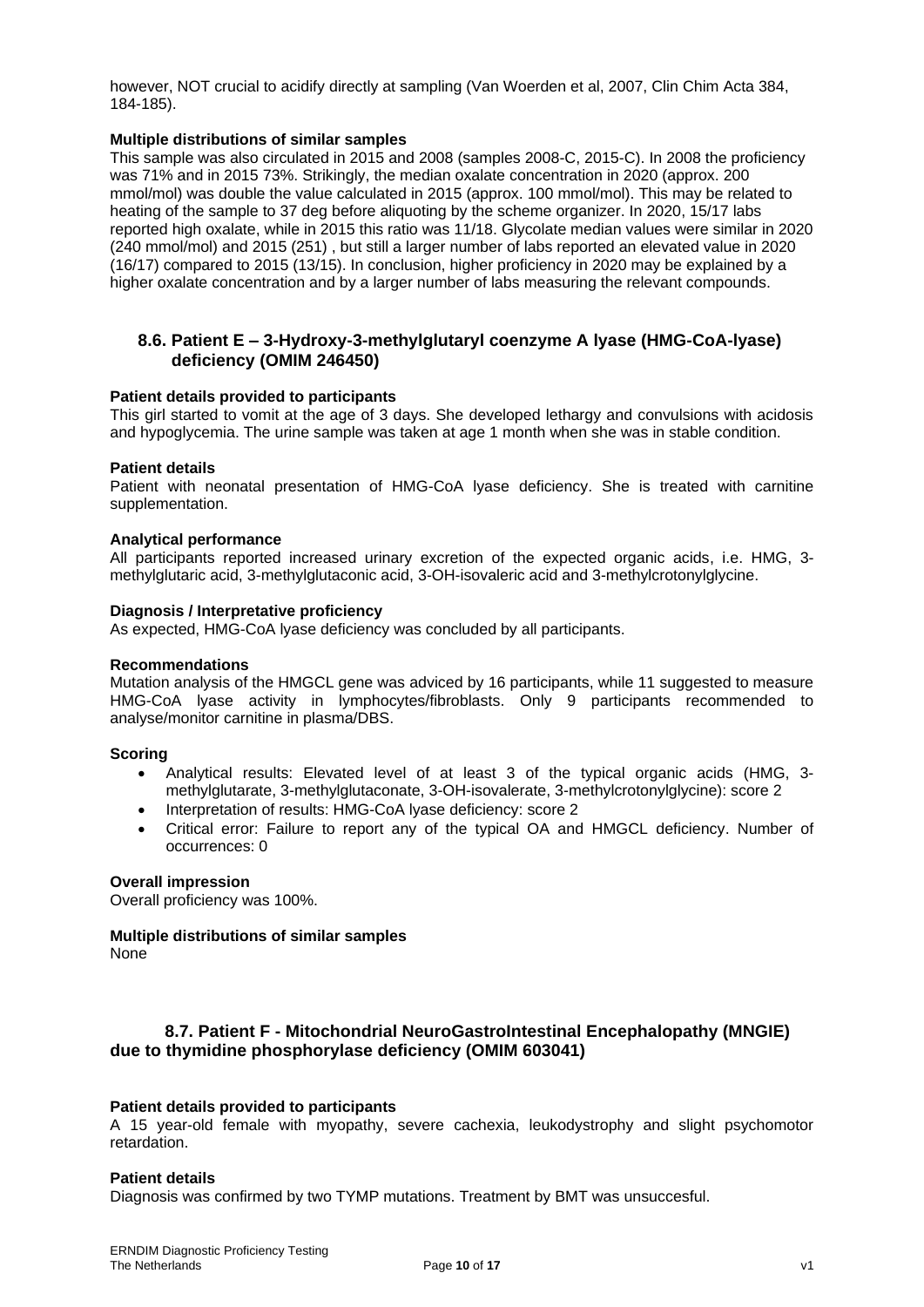#### **Analytical performance**

Seventeen labs performed purine-pyrimidine analysis and all reported elevated thymidine and/or deoxyuridine (and thymine, uracil); see Fig. 6 for thymidine values. Deoxyuridine values (median 57 mmol/mol) were slightly higher than thymidine values (22). Two participants reported pyrimidines based on organic acid analysis. One of these 2 labs reported increased deoxyuridine, thymine and uracil and another reported increased thymine and uracil only. Analytical proficiency was 97%. Many labs reported elevated excretion of various organic acids



#### **Diagnosis / Interpretative proficiency**

Seventeen participants reported MNGIE, one concluded mitochondriopathy, and one dihydropyrimidine dehdyrogenase deficiency. Interpretative proficiency was 92%.

Elevated thymidine and deoxyuridine are key to establish biochemical diagnosis of MNGIE. Elevated thymine and/or uracil is not sufficient, since these latter metabolites are not specific for MNGIE and may indicate defects in pyrimidine degradation, i.e.: Dihydropyriminidase or Dihydropyrimidine dehydrogenase deficiency. The source of uracil and thymine, products of the Thymidine Phosphorylase reaction, is not completely clear. Possibly Uridine Phosphorylase acts on thymidine/deoxyuridine at high concentrations. Since thymine and uracil appear to be normal in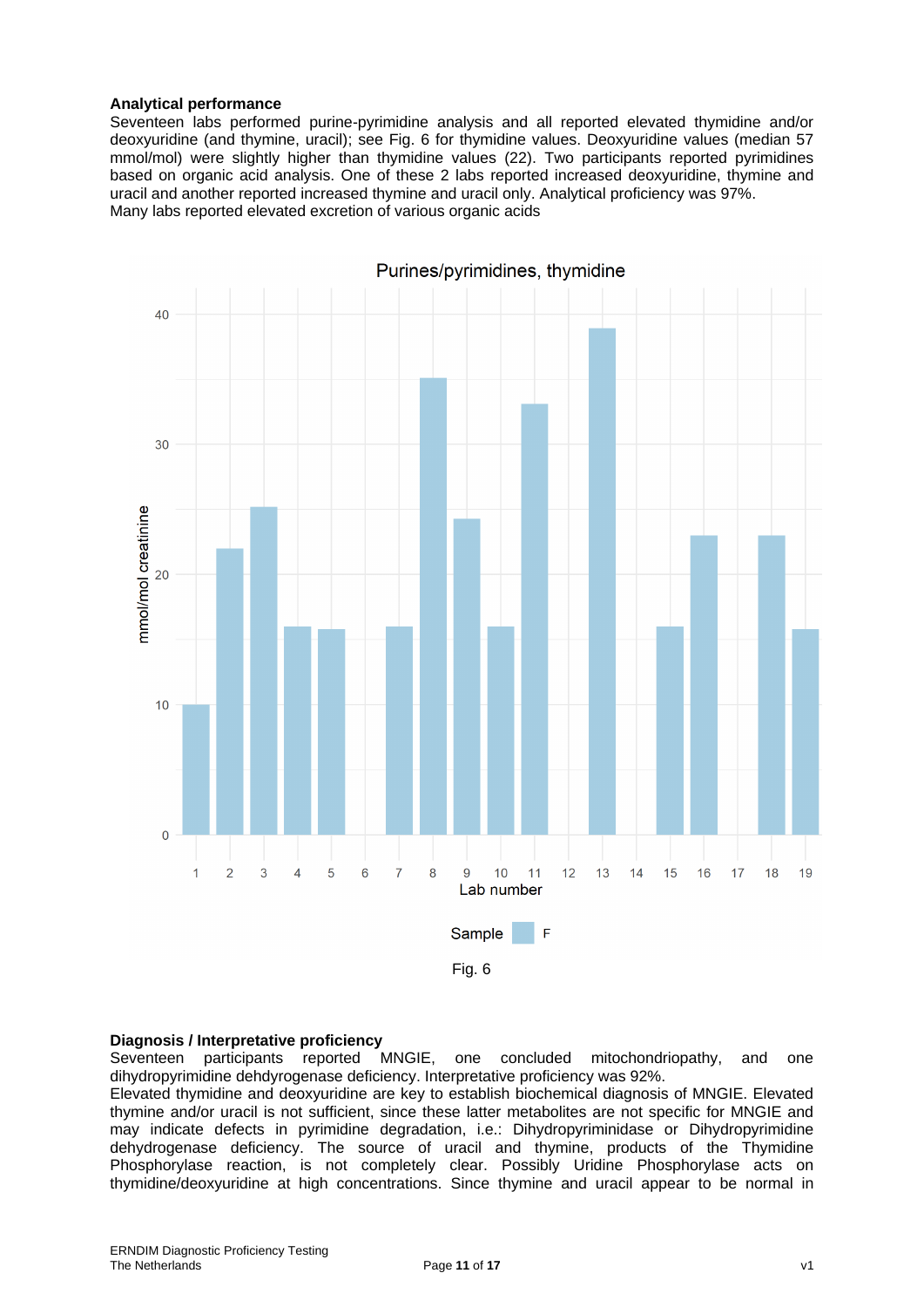plasma, spontaneous or bacterial degradation of the accumulating metabolites in urine may be the most likely explanation.

Many labs reported increased levels of various organic acids: in particular lactate, 3-OH-isobutyric acid and various krebs cycle intermediates. These abnormalities are secondary to mitochondrial failure (see Bennett et al 1993 JIMD 16:560-562).

In this patients various other abnormalities are secondary to TP deficiency: low creatinine can be explained by cachexia/muscle wasting, while glucosuria and hyperaminoaciduria are probably due to tubulopathy.

#### **Recommendations**

The following recommendations were frequently made: thymidine phosphorylase activity in leu/lym/fib/dbs (11), TYMP mutation analysis (15) and analysis of pyrimidines (thymidine) in plasma  $(4).$ 

### **Scoring**

- Analytical results: elevated thymidine and/or deoxyuridine (and thymine, uracil): score 2; elevated thymine and/or uracil (without mentioning thymidine and deoxyuridine): score 1
- Interpretation of results: MNGIE: score 2, mitochondriopathy: score 1
- Critical error: no potential critical errors were identified for this sample

#### **Overall impression**

High overall proficiency of 95%.

#### **Multiple distributions of similar samples**

This sample was also circulated in 2013 (sample 2013-B). In 2013 overall proficiency was 63%. Higher proficiency in 2020 is related to more labs performing purine-pyrimidine analysis, 17 in 2020 compared to 13 in 2013.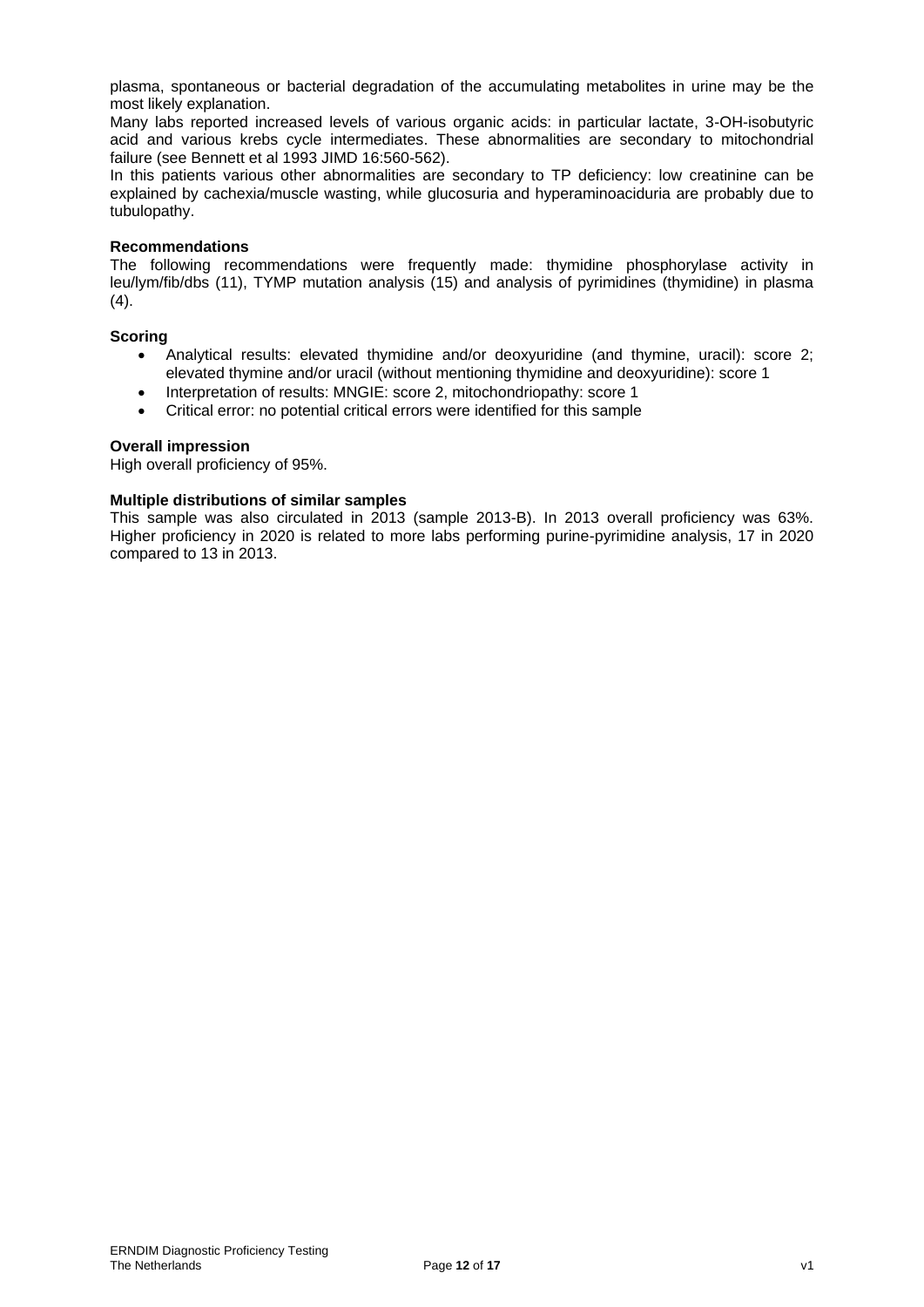## **9. Scores of participants**

All data transfer, i.e. submission of results as well as viewing and downloading of reports proceed via the DPT-CSCQ results website. The results of participants are confidential and only accessible using username and password on the CSCQ website. Anonymised scores of all laboratories are provided in the annual report. Your results are indicated by an arrow in the leftmost column.

|                           | <b>Patient A</b> |                  |                          |                  | <b>Patient B</b> |                          |                | <b>Patient C</b> |                          |              |  |
|---------------------------|------------------|------------------|--------------------------|------------------|------------------|--------------------------|----------------|------------------|--------------------------|--------------|--|
| Lab<br>$\mathsf{n}^\circ$ |                  | <b>PKU</b>       |                          |                  | <b>AGU</b>       |                          |                | GA I             |                          |              |  |
|                           | A                | L                | <b>Total</b>             | A                | Т                | <b>Total</b>             | A              | $\mathbf{I}$     | <b>Total</b>             | <b>Total</b> |  |
| $\mathbf{1}$              | $\overline{2}$   | $\overline{2}$   | $\overline{4}$           | $\overline{2}$   | $\overline{2}$   | 4                        | $\overline{2}$ | $\overline{2}$   | $\overline{4}$           | 12           |  |
| $\mathbf{2}$              | $\overline{2}$   | $\overline{2}$   | $\overline{4}$           | $\overline{2}$   | $\overline{2}$   | $\overline{4}$           | $\overline{2}$ | $\overline{2}$   | $\overline{4}$           | 12           |  |
| $\mathbf 3$               | $\overline{2}$   | $\overline{2}$   | $\overline{\mathbf{4}}$  | $\overline{2}$   | $\overline{2}$   | $\overline{\mathcal{A}}$ | $\overline{2}$ | $\overline{2}$   | $\overline{\mathbf{4}}$  | 12           |  |
| $\overline{\mathbf{4}}$   | $\pmb{0}$        | $\mathbf{1}$     | $\mathbf{1}$             | $\overline{2}$   | $\overline{2}$   | 4                        | $\overline{2}$ | $\overline{2}$   | 4                        | 9            |  |
| $\sqrt{5}$                | $\overline{c}$   | $\overline{2}$   | $\overline{\mathbf{4}}$  | $\sqrt{2}$       | $\overline{2}$   | 4                        | $\overline{2}$ | $\overline{2}$   | $\overline{\mathbf{4}}$  | 12           |  |
| $\bf 6$                   | $\overline{2}$   | $\overline{2}$   | $\overline{4}$           | $\overline{2}$   | $\overline{2}$   | $\overline{\mathcal{A}}$ | $\overline{2}$ | $\overline{2}$   | $\overline{\mathbf{4}}$  | 12           |  |
| $\overline{7}$            | $\overline{2}$   | $\overline{2}$   | $\overline{\mathbf{4}}$  | $\sqrt{2}$       | $\overline{2}$   | 4                        | $\overline{2}$ | $\overline{2}$   | 4                        | 12           |  |
| 8                         | $\overline{2}$   | $\overline{2}$   | $\overline{4}$           | $\boldsymbol{2}$ | $\overline{2}$   | $\overline{\mathbf{4}}$  | $\overline{2}$ | $\overline{2}$   | $\overline{\mathcal{A}}$ | 12           |  |
| 9                         | $\overline{2}$   | $\overline{2}$   | 4                        | $\overline{2}$   | $\overline{2}$   | 4                        | $\overline{2}$ | $\overline{2}$   | 4                        | 12           |  |
| 10                        | $\overline{2}$   | $\overline{2}$   | $\overline{4}$           | $\boldsymbol{2}$ | $\overline{2}$   | $\overline{\mathbf{4}}$  | $\overline{2}$ | $\overline{2}$   | $\overline{\mathcal{A}}$ | 12           |  |
| 11                        | $\overline{2}$   | $\overline{2}$   | $\overline{4}$           | $\mathbf{1}$     | $\mathbf 0$      | $\mathbf{1}$             | $\overline{2}$ | $\overline{2}$   | $\overline{\mathcal{A}}$ | 9            |  |
| 12                        | $\overline{2}$   | $\overline{2}$   | 4                        | $\overline{2}$   | $\overline{2}$   | 4                        | $\overline{2}$ | $\overline{2}$   | 4                        | 12           |  |
| 13                        | $\overline{2}$   | $\overline{2}$   | $\overline{4}$           | $\boldsymbol{2}$ | $\overline{2}$   | $\overline{\mathbf{4}}$  | $\overline{2}$ | $\overline{2}$   | $\overline{\mathcal{A}}$ | 12           |  |
| 14                        | $\overline{2}$   | $\overline{2}$   | $\overline{\mathbf{4}}$  | $\boldsymbol{2}$ | $\overline{2}$   | 4                        | $\overline{2}$ | $\overline{2}$   | 4                        | 12           |  |
| 15                        | $\mathbf{1}$     | $\overline{2}$   | 3                        | $\overline{2}$   | $\overline{2}$   | $\overline{4}$           | $\overline{2}$ | $\overline{2}$   | 4                        | 11           |  |
| 16                        | $\overline{2}$   | $\overline{2}$   | $\overline{4}$           | $\mathbf{1}$     | $\mathsf 0$      | $\mathbf{1}$             | $\overline{2}$ | $\overline{2}$   | 4                        | 9            |  |
| 17                        | $\overline{2}$   | $\overline{2}$   | $\overline{4}$           | $\overline{2}$   | $\overline{2}$   | 4                        | $\overline{2}$ | $\overline{2}$   | 4                        | 12           |  |
| 18                        | $\overline{2}$   | $\overline{2}$   | $\overline{4}$           | $\overline{2}$   | $\overline{2}$   | $\overline{4}$           | $\overline{2}$ | $\overline{2}$   | $\overline{\mathcal{A}}$ | 12           |  |
| 19                        | $\overline{2}$   | $\boldsymbol{2}$ | $\overline{\mathcal{A}}$ | $\overline{2}$   | $\overline{2}$   | 4                        | $\overline{2}$ | $\overline{2}$   | $\overline{\mathbf{4}}$  | 12           |  |

## **Detailed scores** – **Round 1**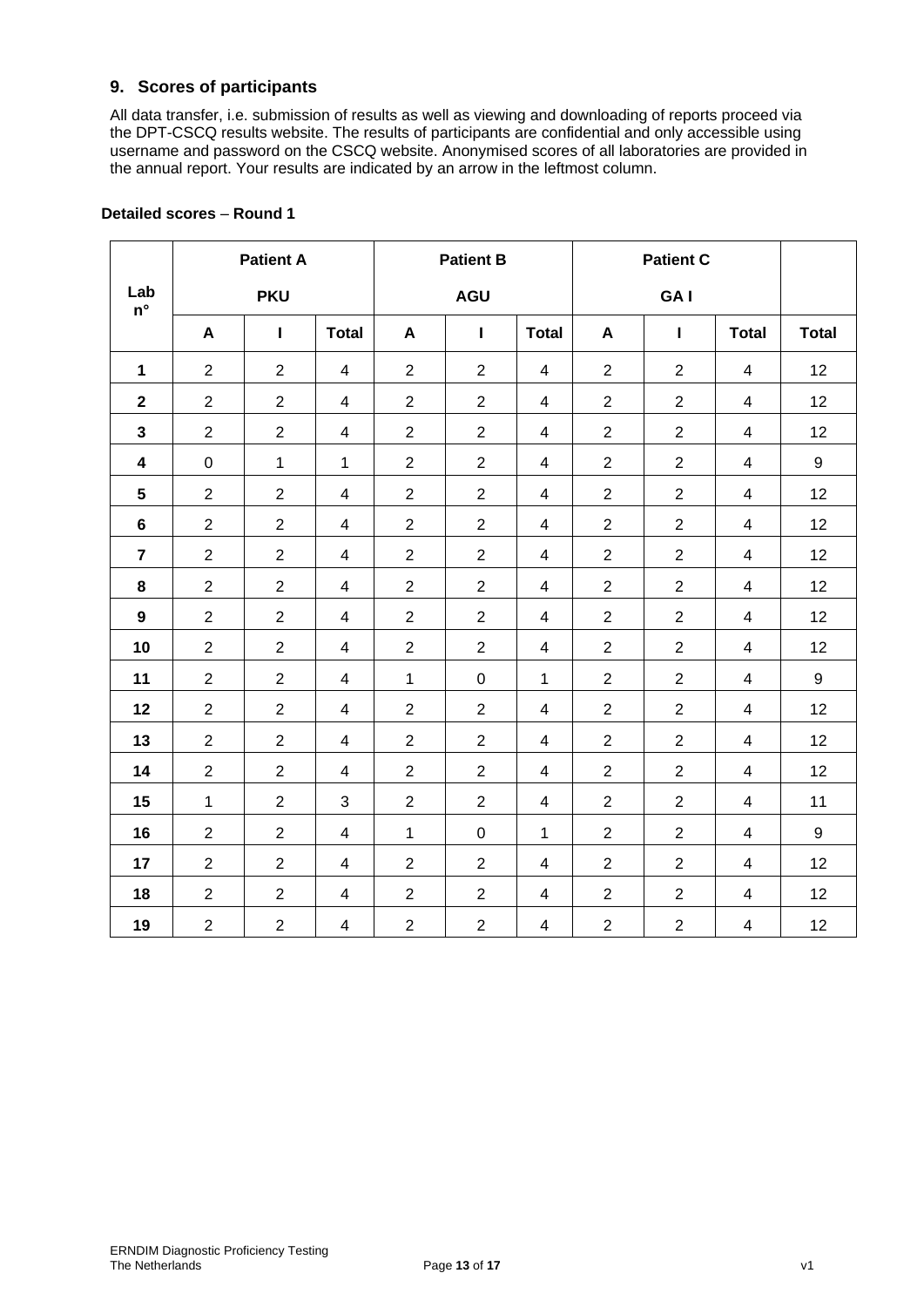## **Detailed scores** – **Round 2**

|                         | <b>Patient D</b> |                      |                | <b>Patient E</b> |                                 |                         |                |                |                         |                  |
|-------------------------|------------------|----------------------|----------------|------------------|---------------------------------|-------------------------|----------------|----------------|-------------------------|------------------|
| Lab <sub>n°</sub>       |                  | Hyperoxaluria type 1 |                |                  | <b>HMG-CoA-lyase deficiency</b> |                         | <b>MNGIE</b>   |                |                         |                  |
|                         | A                | L                    | <b>Total</b>   | A                | $\mathbf{I}$                    | <b>Total</b>            | A              | $\mathbf{I}$   | <b>Total</b>            | <b>Total</b>     |
| $\mathbf{1}$            | $\overline{2}$   | $\overline{2}$       | $\overline{4}$ | $\overline{2}$   | $\overline{2}$                  | $\overline{4}$          | $\overline{c}$ | $\overline{a}$ | $\overline{4}$          | 12               |
| $\mathbf{2}$            | $\overline{c}$   | $\overline{2}$       | $\overline{4}$ | $\overline{c}$   | $\overline{2}$                  | $\overline{4}$          | $\overline{2}$ | $\overline{2}$ | $\overline{4}$          | 12               |
| $\mathbf{3}$            | $\overline{2}$   | $\overline{2}$       | $\overline{4}$ | $\overline{c}$   | $\overline{2}$                  | $\overline{4}$          | $\overline{2}$ | $\overline{a}$ | $\overline{4}$          | 12               |
| $\overline{\mathbf{4}}$ | $\overline{2}$   | $\overline{2}$       | $\overline{4}$ | $\overline{2}$   | $\overline{2}$                  | $\overline{4}$          | $\overline{2}$ | $\overline{2}$ | $\overline{4}$          | 12               |
| $5\phantom{.0}$         | $\overline{2}$   | $\overline{2}$       | $\overline{4}$ | $\overline{2}$   | $\overline{2}$                  | $\overline{4}$          | $\overline{c}$ | $\overline{2}$ | 4                       | 12               |
| $\bf 6$                 | $\overline{c}$   | $\overline{2}$       | $\overline{4}$ | $\overline{c}$   | $\overline{2}$                  | $\overline{4}$          | $\overline{2}$ | $\overline{a}$ | $\overline{4}$          | 12               |
| $\overline{7}$          | $\overline{2}$   | $\overline{2}$       | $\overline{4}$ | $\overline{2}$   | $\overline{2}$                  | $\overline{4}$          | $\overline{2}$ | $\overline{2}$ | $\overline{4}$          | 12               |
| 8                       | $\mathbf{1}$     | $\mathsf 0$          | $\mathbf{1}$   | $\overline{c}$   | $\overline{c}$                  | $\overline{4}$          | $\overline{a}$ | $\overline{2}$ | $\overline{4}$          | $\boldsymbol{9}$ |
| $\boldsymbol{9}$        | $\overline{c}$   | $\overline{c}$       | $\overline{4}$ | $\overline{c}$   | $\overline{2}$                  | $\overline{4}$          | $\overline{2}$ | $\overline{2}$ | $\overline{4}$          | 12               |
| 10                      | $\overline{2}$   | $\overline{2}$       | $\overline{4}$ | $\overline{2}$   | $\overline{2}$                  | $\overline{4}$          | $\overline{2}$ | $\overline{a}$ | $\overline{4}$          | 12               |
| 11                      | $\overline{2}$   | $\pmb{0}$            | $\overline{2}$ | $\overline{2}$   | $\overline{2}$                  | $\overline{4}$          | $\overline{2}$ | $\overline{a}$ | $\overline{4}$          | 10               |
| 12                      | $\overline{2}$   | $\overline{2}$       | $\overline{4}$ | $\overline{2}$   | $\overline{2}$                  | $\overline{\mathbf{4}}$ | $\overline{2}$ | $\overline{2}$ | $\overline{4}$          | 12               |
| 13                      | $\overline{c}$   | $\overline{2}$       | 4              | $\overline{c}$   | $\overline{2}$                  | 4                       | $\overline{2}$ | $\overline{a}$ | 4                       | 12               |
| 14                      | $\overline{2}$   | $\overline{2}$       | $\overline{4}$ | $\overline{2}$   | $\overline{2}$                  | $\overline{4}$          | $\mathbf{1}$   | $\mathbf{1}$   | $\overline{2}$          | 10               |
| 15                      | $\mathbf{1}$     | $\overline{2}$       | 3              | $\overline{2}$   | $\overline{2}$                  | $\overline{4}$          | $\overline{2}$ | $\overline{2}$ | $\overline{4}$          | 11               |
| 16                      | 0                | $\mathbf{1}$         | $\mathbf{1}$   | $\overline{c}$   | $\overline{2}$                  | 4                       | $\overline{2}$ | $\mathbf 0$    | $\overline{2}$          | $\overline{7}$   |
| 17                      | $\mathbf{1}$     | $\overline{2}$       | 3              | $\overline{2}$   | $\overline{2}$                  | $\overline{4}$          | $\overline{2}$ | $\overline{2}$ | $\overline{4}$          | 11               |
| 18                      | $\overline{2}$   | $\overline{2}$       | $\overline{4}$ | $\overline{c}$   | $\overline{2}$                  | $\overline{4}$          | $\overline{c}$ | $\overline{2}$ | $\overline{\mathbf{4}}$ | 12               |
| 19                      | $\mathbf{1}$     | $\overline{2}$       | $\mathfrak{S}$ | $\overline{c}$   | $\overline{2}$                  | $\overline{4}$          | $\overline{a}$ | $\overline{a}$ | $\overline{\mathbf{4}}$ | 11               |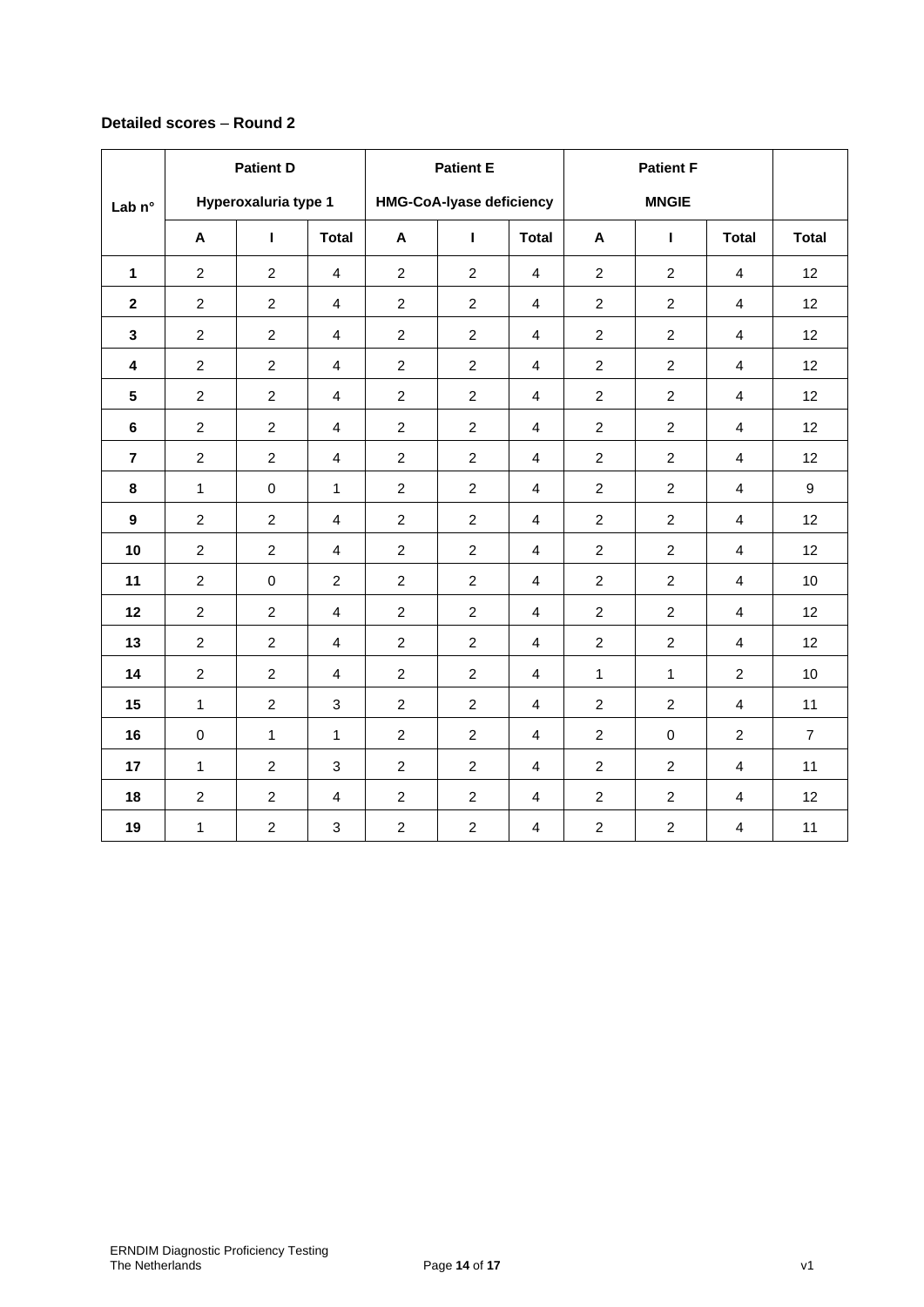## **Total scores**

| Lab n°                  | $\boldsymbol{\mathsf{A}}$ | В                       | $\mathbf C$             | D                         | E                       | F                       | <b>Cumulative</b><br>score | <b>Cumulative</b><br>score (%) | <b>Critical</b><br>error |
|-------------------------|---------------------------|-------------------------|-------------------------|---------------------------|-------------------------|-------------------------|----------------------------|--------------------------------|--------------------------|
| $\mathbf{1}$            | 4                         | 4                       | 4                       | 4                         | 4                       | 4                       | 24                         | 100                            |                          |
| $\mathbf 2$             | 4                         | 4                       | $\overline{\mathbf{4}}$ | $\overline{\mathbf{4}}$   | $\overline{\mathbf{4}}$ | $\overline{\mathbf{4}}$ | 24                         | 100                            |                          |
| $\mathbf{3}$            | 4                         | 4                       | $\overline{\mathbf{4}}$ | $\overline{\mathbf{4}}$   | $\overline{\mathbf{4}}$ | $\overline{\mathbf{4}}$ | 24                         | 100                            |                          |
| 4                       | 1                         | 4                       | 4                       | 4                         | 4                       | 4                       | 21                         | 88                             | CE                       |
| $5\phantom{.0}$         | 4                         | 4                       | $\overline{\mathbf{4}}$ | $\overline{\mathbf{4}}$   | $\overline{\mathbf{4}}$ | $\overline{\mathbf{4}}$ | 24                         | 100                            |                          |
| $\bf 6$                 | 4                         | 4                       | 4                       | 4                         | 4                       | 4                       | 24                         | 100                            |                          |
| $\overline{\mathbf{r}}$ | 4                         | 4                       | 4                       | 4                         | 4                       | 4                       | 24                         | 100                            |                          |
| 8                       | 4                         | 4                       | 4                       | 1                         | 4                       | 4                       | 21                         | 88                             |                          |
| $\boldsymbol{9}$        | 4                         | 4                       | $\overline{\mathbf{4}}$ | $\overline{\mathbf{4}}$   | $\overline{\mathbf{4}}$ | $\overline{\mathbf{4}}$ | 24                         | 100                            |                          |
| 10                      | $\overline{\mathbf{4}}$   | $\overline{\mathbf{4}}$ | $\overline{\mathbf{4}}$ | $\overline{\mathbf{4}}$   | 4                       | 4                       | 24                         | 100                            |                          |
| 11                      | $\overline{\mathbf{4}}$   | $\mathbf{1}$            | $\overline{\mathbf{4}}$ | $\boldsymbol{2}$          | $\overline{\mathbf{4}}$ | $\overline{\mathbf{4}}$ | 19                         | 79                             |                          |
| 12                      | $\overline{\mathbf{4}}$   | $\overline{\mathbf{4}}$ | $\overline{\mathbf{4}}$ | $\overline{\mathbf{4}}$   | 4                       | 4                       | 24                         | 100                            |                          |
| 13                      | $\overline{\mathbf{4}}$   | $\overline{\mathbf{4}}$ | $\overline{\mathbf{4}}$ | $\overline{\mathbf{4}}$   | $\overline{\mathbf{4}}$ | $\overline{4}$          | 24                         | 100                            |                          |
| 14                      | 4                         | $\overline{4}$          | 4                       | 4                         | 4                       | $\overline{c}$          | 22                         | 92                             |                          |
| 15                      | $\sqrt{3}$                | $\overline{\mathbf{4}}$ | $\overline{\mathbf{4}}$ | $\ensuremath{\mathsf{3}}$ | $\overline{\mathbf{4}}$ | $\overline{\mathbf{4}}$ | 22                         | 92                             |                          |
| 16                      | $\overline{\mathbf{4}}$   | 1                       | $\overline{\mathbf{4}}$ | 1                         | $\overline{\mathbf{4}}$ | $\boldsymbol{2}$        | 16                         | 67                             |                          |
| 17                      | $\overline{\mathbf{4}}$   | $\overline{\mathbf{4}}$ | $\overline{\mathbf{4}}$ | $\ensuremath{\mathsf{3}}$ | $\overline{\mathbf{4}}$ | $\overline{\mathbf{4}}$ | 23                         | 96                             |                          |
| 18                      | $\overline{\mathbf{4}}$   | $\overline{\mathbf{4}}$ | 4                       | $\overline{\mathbf{4}}$   | 4                       | 4                       | 24                         | 100                            |                          |
| 19                      | $\overline{\mathbf{4}}$   | $\overline{\mathbf{4}}$ | $\overline{\mathbf{4}}$ | $\ensuremath{\mathsf{3}}$ | $\overline{4}$          | $\overline{4}$          | 23                         | 96                             |                          |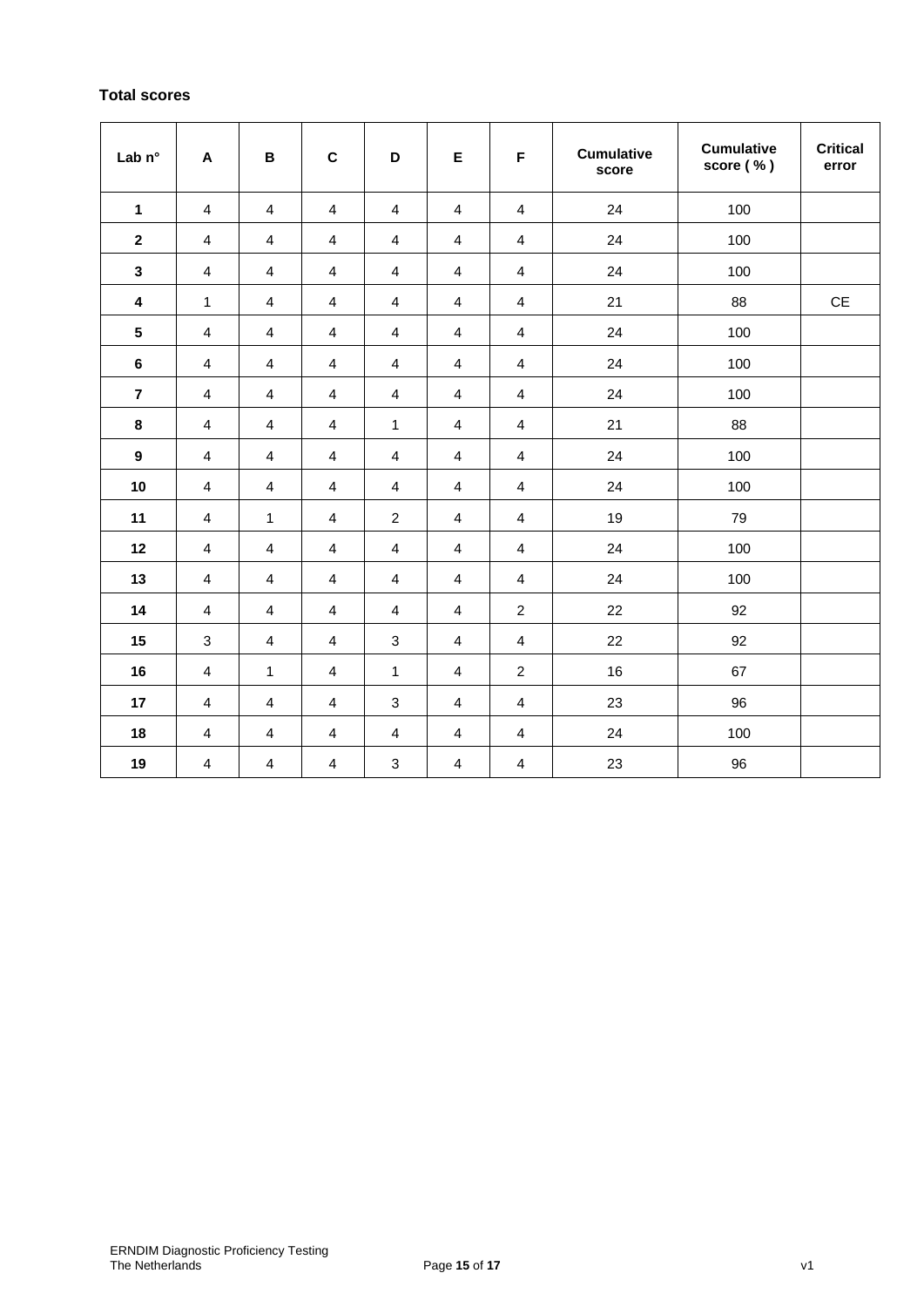### **Performance**

|                                                                                       | Number of labs | % total labs |
|---------------------------------------------------------------------------------------|----------------|--------------|
| <b>Satisfactory performers</b><br>(260 % of adequate responses)                       | 18             | 95           |
| <b>Unsatisfactory performers</b><br>(< 60 % adequate responses and/or critical error) |                | 5            |
| <b>Partial and non-submitters</b>                                                     | 0              |              |

## **Overall Proficiency**

| <b>Sample</b>        | <b>Diagnosis</b>            | Analytical (%) | Interpretation (%) | <b>Total</b> |
|----------------------|-----------------------------|----------------|--------------------|--------------|
|                      |                             |                |                    | (%)          |
| <b>DPT-NL-2020-A</b> | <b>PKU</b>                  | 92             | 97                 | 95           |
| <b>DPT-NL-2020-B</b> | AGU                         | 95             | 89                 | 92           |
| <b>DPT-NL-2020-C</b> | GA I                        | 100            | 100                | 100          |
| <b>DPT-NL-2020-D</b> | Hyperoxaluria type 1        | 84             | 87                 | 86           |
| <b>DPT-NL-2020-E</b> | HMG-CoA-Iyase<br>deficiency | 100            | 100                | 100          |
| <b>DPT-NL-2020-F</b> | <b>MNGIE</b>                | 97             | 92                 | 95           |

## **10. Annual meeting of participants**

The annual DPT workshop was organised online on September 1st 2020 from 9.00 to 10.30. Representatives (22) from 18 participating labs were present. This is much more than usually seen at physical meetings planned along the SSIEM symposium. Apparently, participants find it easier to attend an online meeting. It was noted by the scientific advisor that discussion is less easy in an online meeting.

Please note that attending the annual meeting is an important part of the proficiency testing. The goal of the program is to **improve** the competence of the participating laboratories, which includes critical review of all results with a discussion on interpretation of results and, if possible, to reach a consensus on best practice.

## **11. Information from the Executive Board and the Scientific Advisory Board**

• **Control materials** for internal QC are now provided by MCA/SKML. Latest addition is control materials for pterins in urine. These are no longer related to EQA materials and have been produced separately. Two concentration levels for each group of analytes are available. The most suitable low and high concentration levels are defined by the scientific advisors of the schemes. Analytes and their concentrations will be similar in consecutive batches of control material. These reference materials can be ordered at MCA laboratory [\(https://www.erndimqa.nl/\)](https://www.erndimqa.nl/) or through the ERNDIM website. Participants are encouraged to use them as internal control samples, but they cannot be used as calibrators. On the ERNDIMQA website a new section for data management completes the ERNDIM internal Quality Control System. Laboratories have the option to submit results and request reports showing their result in the last run in comparison to defined acceptance limits, their own historical data and the mean of all laboratories using the same batch control material.